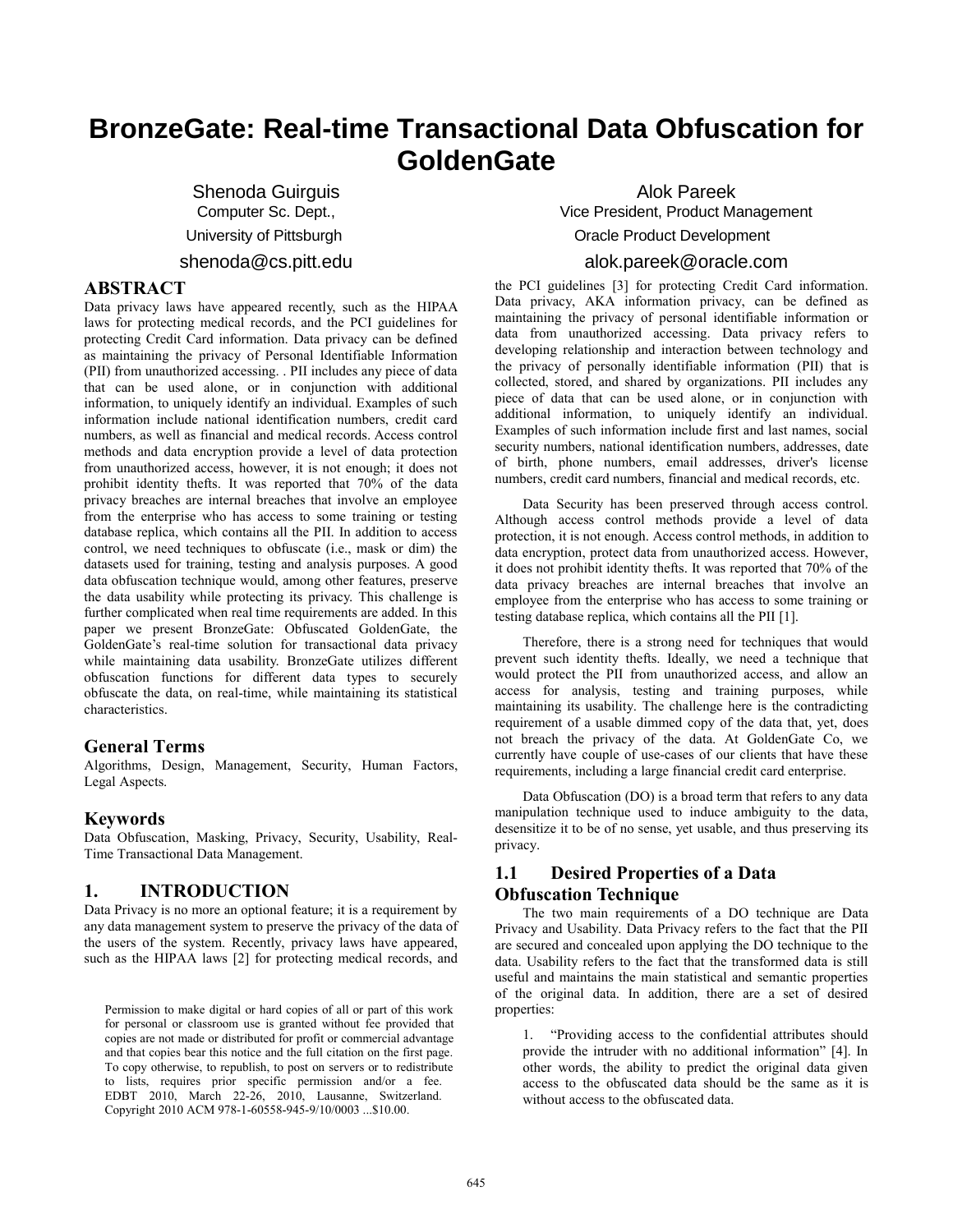2. The DO technique should be irreversible. It should never be possible to use it to retrieve the original sensitive data given the technique and the obfuscated data.

3. Semantics and referential integrity must be maintained.

4. Obfuscation must be a repeatable process to guarantee consistency. This means that every time a data item is being obfuscated, it is obfuscated to the same obfuscated data item.

All these requirements make the task of obfuscating the data efficiently a real challenge. It is even more challenging when realtime requirements are added as in the motivating example below.

# **1.2 Motivating Example**

Consider the case when GoldenGate [5] software is utilized to replicate bank transactional data across heterogeneous sites, where one copy of the data is replicated to a third party site to be used for real-time analysis purposes, say for fraud detection for instance. One way to do so is to replicate the data, then apply an existing obfuscation technique in an offline fashion and then use the obfuscated copy for analysis. Note that a mapping between original and obfuscated data items is needed in this example. This can be maintained securely encrypted at the original data host. This solution, although relatively simple, it does not satisfy the real-time requirements of the fraud detection. In addition, a copy of the original data is being copied and stored at a third party site before it is being obfuscated, which is a huge security threat. Thus, a strong need for a real-time transactional data obfuscation technique is needed: a technique that satisfies all desired properties of obfuscation techniques in addition to satisfying the real-time requirements.

In this paper, we present BronzeGate, which is the GoldenGate's real-time transactional data obfuscation solution. BronzeGate utilizes different obfuscation functions for different data types to securely obfuscate, on real-time, the data while maintaining statistical characteristics of the data, for testing and analysis purposes.

**Road map:** The rest of this paper is organized as follows. Section 2 furnishes the required background and Section 3 presents BronzeGate solution. Sketched analysis of BronzeGate is given in Section 4, while Section 5 provides sample experimental results. The paper is concluded in Section 6.

## **2. Background**

Many techniques have been proposed for Data Privacy such as: 1) Data Randomization: which adds noise to the data, 2) Data Anonymization: which uses generalization and suppression to make the data ambiguous, 3) Data Swapping: which involves ranking data items and swapping records that are close to each other, 4) Geometric transformation: which uses transformations such as rotation, scaling, and translation for distorting the data, and 5) Nearest Neighbor Data Substitution: which uses Euclidean distance to define neighbors, and then perform swapping.

Some of these techniques apply to only certain data types. For example, the Geometric Transformation techniques apply only to numerical data. The majority of these techniques were developed for privacy protection for data mining and analysis, for which there are no real-time requirements. To the best of the authors knowledge, all these techniques involves an offline analysis phase, at which the statistical characteristics of the data

set is captured, and used to guide the obfuscation, in order to maintain these statistical characteristics.

In GoldenGate software, transactional data is being replicated on real-time fashion, and hence, a real-time obfuscation technique is needed. BronzeGate is a suite of techniques for obfuscating different data types. For numerical data, we propose a technique that is based on both Geometric Trnasformation, namely GT-NeNDS [1] and Anonymization. We explain these two techniques in more details next.

## **2.1 Numerical Data Obfuscation**

GT-NeNDS [1] is the state of the art in numerical data obfuscation that is designed for clustering mining. We extend GT-NeNDS to make it applicable on Real-Time by applying Anonymization, which adds to the Data Privacy, and increases irreversibility, at the expense of data loss. However, this data loss is controlled as explained in Section 3.1.

## *2.1.1 Anonymization Approach:*

Anonymization techniques map multiple data items into one. For example, it replaces the date with the month and year only. This generalization involves a loss of information, but data stays consistent. K-anonymity aims at mapping at maximum k data items into one representing data item. Anonymization techniques are irreversible, since there no way to know the original data item.

#### *2.1.2 GT-NeNDS Approach:*

GT-NeNDS stands for Geometric Transformation – Nearest Neighbor Data Substitution. GT techniques include scaling, rotating, and translation, these preserve data characteristics. NeNDS technique was proposed for privacy preservation for Clustering Mining applications. It proceeds like this: it clusters the original dataset into sets of neighbors. Neighborhood is determined using Euclidean Distance. Each data item in a neighbors' set is replaced by the nearest neighbor in this set, in a way such that no swapping occurs, using special data structures. Thus, statistical properties of the original data are preserved. NeNDS introduce a degree of obfuscation by replacing a data item with its nearest neighbor. GT-NeNDS aims at securing the data by further obfuscating the nearest neighbor using the GT techniques.

#### *2.1.2.1 GT-NeNDS doesn't fit Real-Time setting!*

GT-NeNDS does not fit in the real-time requirements due to the following reasons. First, to construct the sets of neighbors, the algorithm needs a pass through all the data, which is not feasible in real-time settings. Second, substituting a data item with its nearest neighbor means that the substitution is not repeatable because neighbors changes with insertions and deletions. To overcome these shortages, we propose GT-ANeNDS, and extension to GT-NeNDS.

## **3. BronzeGate solution**

In this section, we introduce our proposed GT-ANeNDS technique, which overcomes GT-NeNDS' real-time limitations, and leverage the level of data privacy. We then discuss the different obfuscation techniques proposed for different data types, which together form our BronzeGate solution for real-time transactional data obfuscation.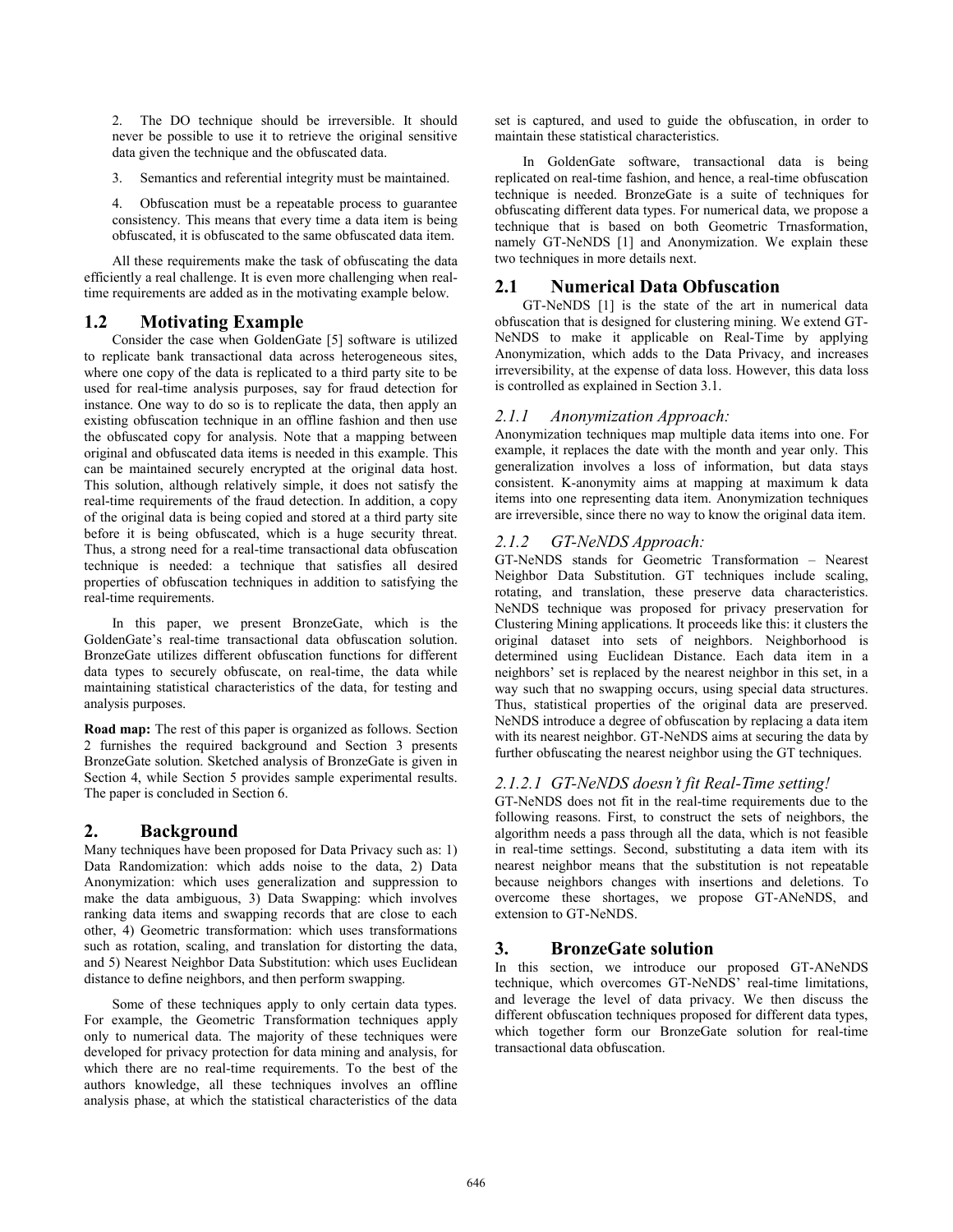```
GT-ANeNDS Algorithm: High Level 
Input: dataset specifications (data-type, 
histogram, and semantics)
Input: Transactional data item (transaction-
ID,value of data item)
Output: obfuscated value.
BEGIN
   Based on the semantics, determine the 
   distance between the origin and the item 
   value.
   Based on this distance, histogram and the 
   semantics, pick the nearest neighbor.
   Based on semantics, apply the proper GT 
   technique to the nearest neighbor.
   Return the obfuscated value.
END
```
**Figure 1: GT-ANeNDS Algorithm: High Level**

#### **3.1 GT-ANeNDS:**

GT-ANeNDS combines Anonymization and NeNDS techniques, which yields to gain: efficiency, real-time adherence, repeatable mapping, and higher level of data privacy. This comes at the expense information loss. However, this loss is controlled so that the data usability is not affected. GT-ANeNDS can be applied to any data type for which a distance function can be defined. We first give the higher level view of the algorithm then we explain it using numerical data type. In the discussion hereafter, by dataset we refer to a field, or a column, in the original database schema.

Figure 1 lists the main steps of the GT-ANeNDS approach. The Input to the algorithm consists of the new transactional data item, and the meta-data. The meta-data consists of: data-type, histogram and semantics. Below is the description of each.

*Data-Type:* The data-type is the regular database type, i.e., numerical, text, timestamp, etc. In addition to the semantics, datatype is used to determine the technique to use.

*Histogram:* We use the term histogram in a generic way to refer to the data structure that is incrementally maintained. A detailed discussion on histograms is presented soon.

*Semantics:* The semantics of each data set is a record of thefollowing information whenever applicable:

- Data-Sub-Type: for numerical data, the sub-type defines whether the data are general, or identifiable. Where identifiable data can identify the person, such as the national ID number, SSN, etc.
- Euclidean distance Function: the function to be used to calculate the Euclidean distance between two values.
- The Origin point: the reference point of this data set.

 Given the data-type and the semantics, the appropriate obfuscation technique is determined. In case it is GT-ANeNDS, the origin-point and the Euclidean distance function determine the appropriate bucket in the histogram, and the nearest neighbor therefore. Next, GT function is applied to the nearest neighbor, generating the obfuscated value. Next, we illustrate how the GT-ANeNDS works in case of numerical data types.



**Figure 2: Histogram for a Numerical: general data type.**

#### *3.1.1 Numerical Data*

For general numerical data (i.e., non ID's such as bank account balance), we use equi-width histograms that splits the range of the data items distances into regions of the same width (i.e., range) to define the set of neighbors. Each bucket's range is divided into a set of equi-height sub-buckets. The bucket's width and the subbucket's height are systems parameters set by the administrator. Histograms are built by scanning the current database shot once. The histogram decomposition is illustrated in Figure 2. As shown, the number of neighbors for each bucket depends on the height of the bucket and the position of these neighbors depends on the values distribution in this range.

Note that the horizontal axis is not the data value; however, it is the distance from the origin point. The vertical access is the frequency. This is introduced to be able to identify the nearest neighbor without the need to maintain any summary about the data values within each bucket.

The GT-ANeNDS proceeds as follows. First, the distance between the original data item's value and the origin point is calculated, determining where in the histogram this data item falls. Second, the nearest neighbor point in the histogram is determined. The neighbors set, is the set of points determining sub-buckets' ranges within the same bucket this point belongs to. Finally, geometric transformation is applied to the nearest neighbor, generating the obfuscated value.

The only difference to the GT-NeNDS is that GT-ANeNDS uses a fixed set of neighbors for each bucket, which yields to map more than one original data value to the same obfuscated value, i.e., Anonymization. By fine tuning the bucket widths and the subbucket heights, the statistical characteristics of the original data are minimally impacted, as the experimental section shows.

#### *3.1.2 Boolean Data*

For Boolean data-type, the same approach is used but we simply have two buckets only and no sub-buckets. Therefore, we maintain in this case two counters for each bucket. To obfuscate a value, the new value is randomly drawn with probability to have the same ratio of the two values. For example, if it is a Gender field and the counters are: ten females and seven males, then the obfuscated value is set to M (i.e., male) with probability 7/17.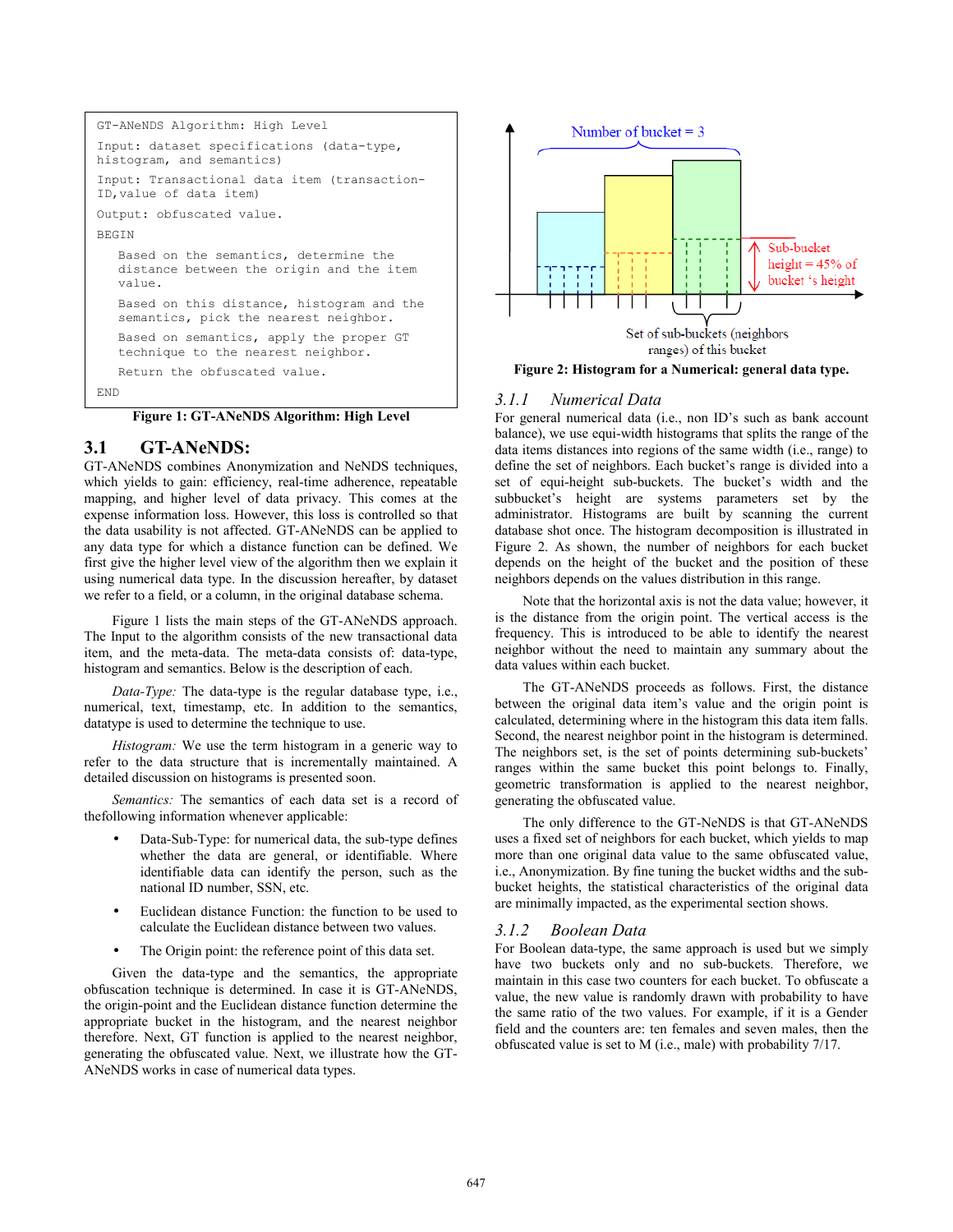```
Special Function 1: Obfuscating identifiable 
numerical data
BEGIN
  templ \leftarrow Apply FaNDS to digits of input.
  temp1 \leftarrow Rotation(temp1)
  temp2 \leftarrow temp1 + original number.
  temp2<br/> Truncate(temp2,length(input))
  For i=1 to length(input)
     Temp3[i] \leftarrow randomly pick between temp1[i]
     and temp2[i] based on input[i]. 
 Next i
  return Temp3 as the obfuscated data.
END
```
#### **Figure 3: Special Function 1: Algorithm to Obfuscate Identifiable Numerical Data**

#### *3.1.3 Identifiable Numerical Data*

When a numerical value is a key, such as national identification number, Anonymization is not valid, as it will result in distortion of the referential integrity constraints. We therefore propose Special Function 1, illustrated in Figure 3.

Opposed to NeNDS, we use FaNDS technique, which stands for Farthest Neighbor Data Substitution. It is exactly same as NeNDS except that we substitute the data item with its farthest neighbor. Each digit of the original value is treated as a separate value to obfuscate. The set of digits are used as the neighbors from which the farthest neighbor is chosen to replace the original digit. Next, rotation is applied for each replaced digit and saved in a temporarily variable. This rotated number that results from replacing each digit in the original key and then rotating it is being added to the original key value and result is truncated to the key length and saved in a second temporarily variable. Finally, the obfuscated key is generated by randomly picking each digit from the two temporarily variables.

#### *3.1.4 Date Data*

For date data type, neither GT-ANeNDS nor Special Function 1 fits, because of the semantics of the date. Therefore, we propose Special Funciton 2, to obfuscated date and timestamp data types. The function basically utilizes controlled randomness to obfuscate each component of the date, i.e., the day, month and year.

#### *3.1.5 Other Data Types*

In Table 1, we summarize the possible data-types, semantics, and which technique BronzeGate uses to obfuscate each data type. BronzeGate allows the user to overwrite these default selections and to define a user-defined obfuscation function. The metadata about which technique to be used and its parameters could be stored in the original database itself, or in a parameters file.

#### **3.2 BronzeGate Architecture**

 BronzeGate architecture is displayed in Figure 5 which shows the regular GoldenGate's simple replication architecture [5]. BronzeGate lies in the userExit process, which – in GoldenGate solution - performs user defined customized transformations to the replicated transactions. BronzeGate is hence a special type of userExit process, where the task is performs the required obfuscation on the fly.

| Data-Type                 | <b>Semantics</b>                                                                                | <b>Obfuscation Technique</b>               |  |  |  |
|---------------------------|-------------------------------------------------------------------------------------------------|--------------------------------------------|--|--|--|
| Numerical                 | General                                                                                         | <b>GT-ANeNDS</b>                           |  |  |  |
|                           |                                                                                                 | GT technique: rotation                     |  |  |  |
| Numerical                 | Identifiable (numbers or<br>text) Such as: SSN,<br>Credit Card, driving<br>license number, etc. | Special Function 1                         |  |  |  |
| Date                      | General                                                                                         | No Obfuscation OR Special<br>Function 2.   |  |  |  |
| Large                     | General (Medical                                                                                | No Obfuscation.                            |  |  |  |
| Objects                   | Reports, X-Rays, etc.)                                                                          |                                            |  |  |  |
| Boolean                   | General (s.a.: true/false,<br>gender, etc.)                                                     | Randomly set, with certain<br>probability. |  |  |  |
| Text                      | Identifiable (Such<br>as:<br>Names and contacts.)                                               | Random replacement from a<br>"Dictionary". |  |  |  |
| Text                      | General                                                                                         | No Obfuscation                             |  |  |  |
| other<br>Any<br>data type |                                                                                                 | GT-ANeNDS if applicable.                   |  |  |  |

As shown in Figure 5, the BronzeGate process runs at the original database site, to obfuscate the transactional data before they are shipped to the replicate site. BronzeGate process is activated by the Capture process, which monitors the original database. Whenever a transaction is committed to the original database, Capture process will capture this change and signals BronzeGate Process to handle this transaction. BronzeGate, in turn, uses the parameters file, histograms, and dictionaries to obfuscate the new transaction. Once done, BronzeGate sends the obfuscated transaction back to the Capture process which simply writes it to the trail, which shall be shipped to the replication site.

#### **4. Analysis**

In this section, we analyze the degree of data privacy, repeatability and data usability of the proposed obfuscation techniques.

## **4.1 Data Privacy:**

Anonymization guarantees securing data 100% [1]. And hence, numerical general data obfuscated using the GT-ANeNDS and that obfuscated using a dictionary are guaranteed to secure the privacy. For identifiable numerical data, Special Function 1 obfuscates the data using two different techniques then randomly picks digits from both obfuscated values into one new output value. Without full knowledge of the original data, there is no way to find out from where each digit was picked. Thus, Data Privacy is maintained, and the proposed obfuscation techniques are immune even to Partial Attacks, in which partial knowledge about the original data and/or the obfuscation process are used to reverse engineer a portion of the original data.

## **4.2 Obfuscation Repeatability:**

The proposed techniques guarantee repeatability, i.e., applying to the same input data results in the same obfuscated data maintaining referential integrity. In all BronzeGate techniques the randomization is dependant on the original data, that is the random seed is generated using the original data value, thus guaranteeing its repeatability.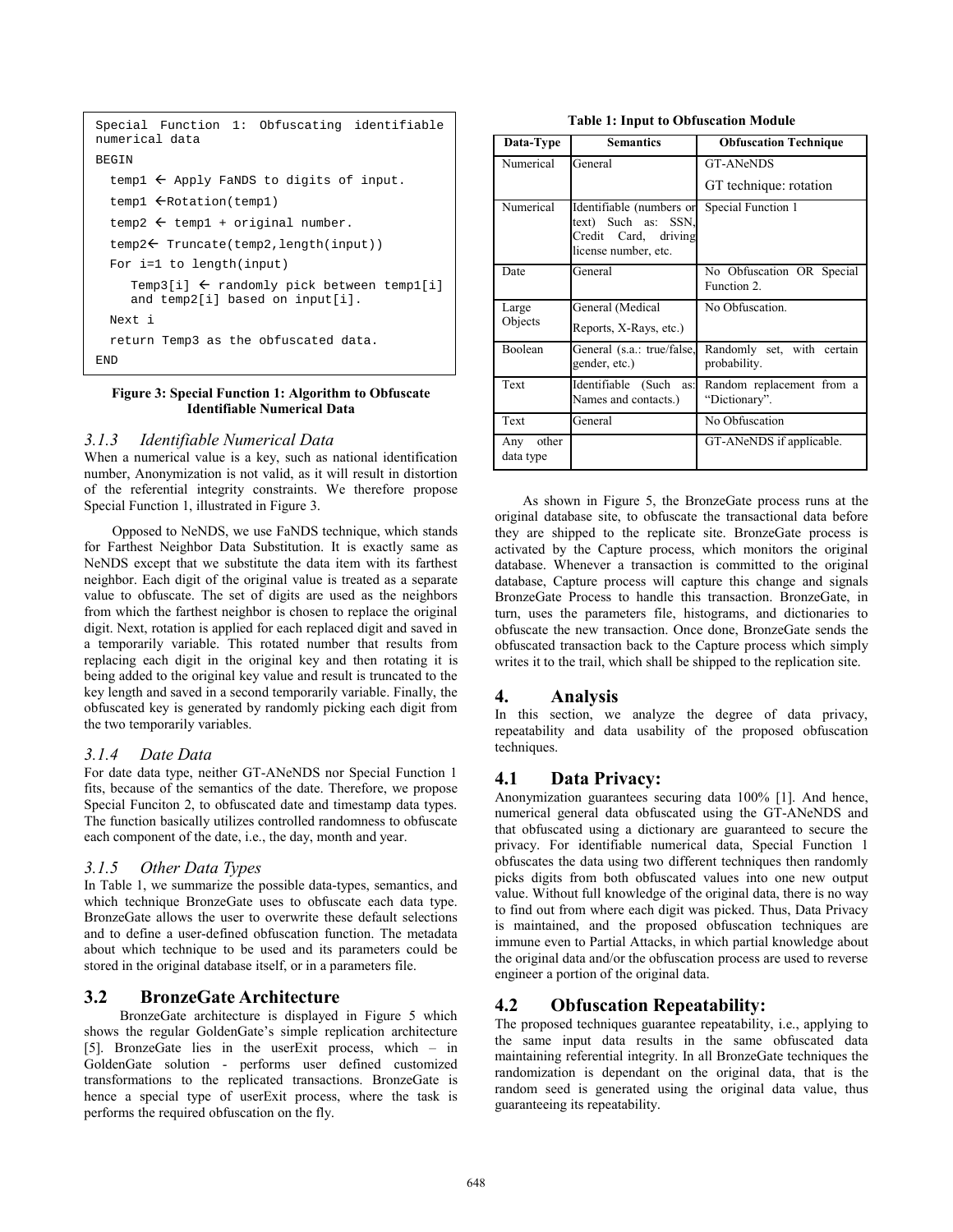

**Figure 5: BronzeGate Architecture**

## **4.3 Data Usability:**

This is the hardest question to answer for numerical data since our proposed technique introduces some Anonymization. However, since we determine the number of neighbors and their distances from the origin based on the number and distribution of data values within this bucket, thus the set of neighbors should be representative enough that the anonymized data are still useable. This is further demonstrated in the experimental section.

*Issues for consideration:* Initial Construction of the histograms and dictionaries is the only offline process within BronzeGate. Depending on the application dynamics, this process might need to be repeated, and all database need to be rereplicated. This should be done in an efficient way, minimizing overhead and downtime. This is part of our future work.

## **5. Experimental Evaluation**

In this section we demonstrate the BronzeGate performance to get a sense of how different techniques perform and we demonstrate the data usability.

## **5.1 Obfuscation Sample Results**

In this experiment, an Oracle database is replicated to an MSSQL one using BronzeGate. We created one table that includes all different data types and obfuscated all fields except the notes, to identify the replicated record. Table 2 shows the first five tuples, and their obfuscated replicas. We can see from the table how identifiable numerical values (SSN and credit card) are obfuscated using the Special Function 1 into unique (i.e., identifiable) values. We updated and deleted tuples as well, and the correct replica reflected the updates, showing the repeatability of BrozeGate techniques. The table also shows for other data types how obfuscated values secure the original data.

## **5.2 Data Usability**

In this experiment, we demonstrate the data usability of BronzeGate by applying K-mean classification algorithm, with k=8, using Weka Software [12] to both the original and obfuscated data using BronzeGate, and plot the results. Our workload is a dataset of protein data [13] in ARFF format.



**Figure 6: Data Usability: Classification of the Original Data** 



**Figure 7: Data Usability: Classification of the Obfuscated Data**

The results of the K-mean algorithm on original and obfuscated data are shown in Figures 6 and 7 respectively. For the data obfuscation, we applied the GT-ANeNDS with theta equal to 45 degrees, origin point was set to the min value found in the original data set, and the histogram parameters were as follows: bucket width equals to one fourth of the range of the original data set, and sub-bucket height was set to 25%, so that we have four subbuckets in each bucket. As we can see in Figures 6 and 7, the classification results are almost exactly the same. This demonstrates the data usability of BronseGate.

# **6. Related Work**

In this section we provide an overview of the related work in the literature. To the best of our knowledge, BronzeGate is the first real-time transactional data obfuscation solution. The major obfuscation techniques can be grouped into: anonymization, randomization and swapping. All proposed techniques would use one or a combination of these techniques. Data Anonymization aims to secure the data by mapping many original data items into one obfuscated data item, thus totally hiding the original data. Data Randomization aims at distorting the data by introducing some noise, while Data Swapping aims at shuffling the data around. Data Anonymization generates the most secure obfuscated data, while data swapping generates the most usable obfuscated data. Our BronzeGate solution utilizes Anonymization